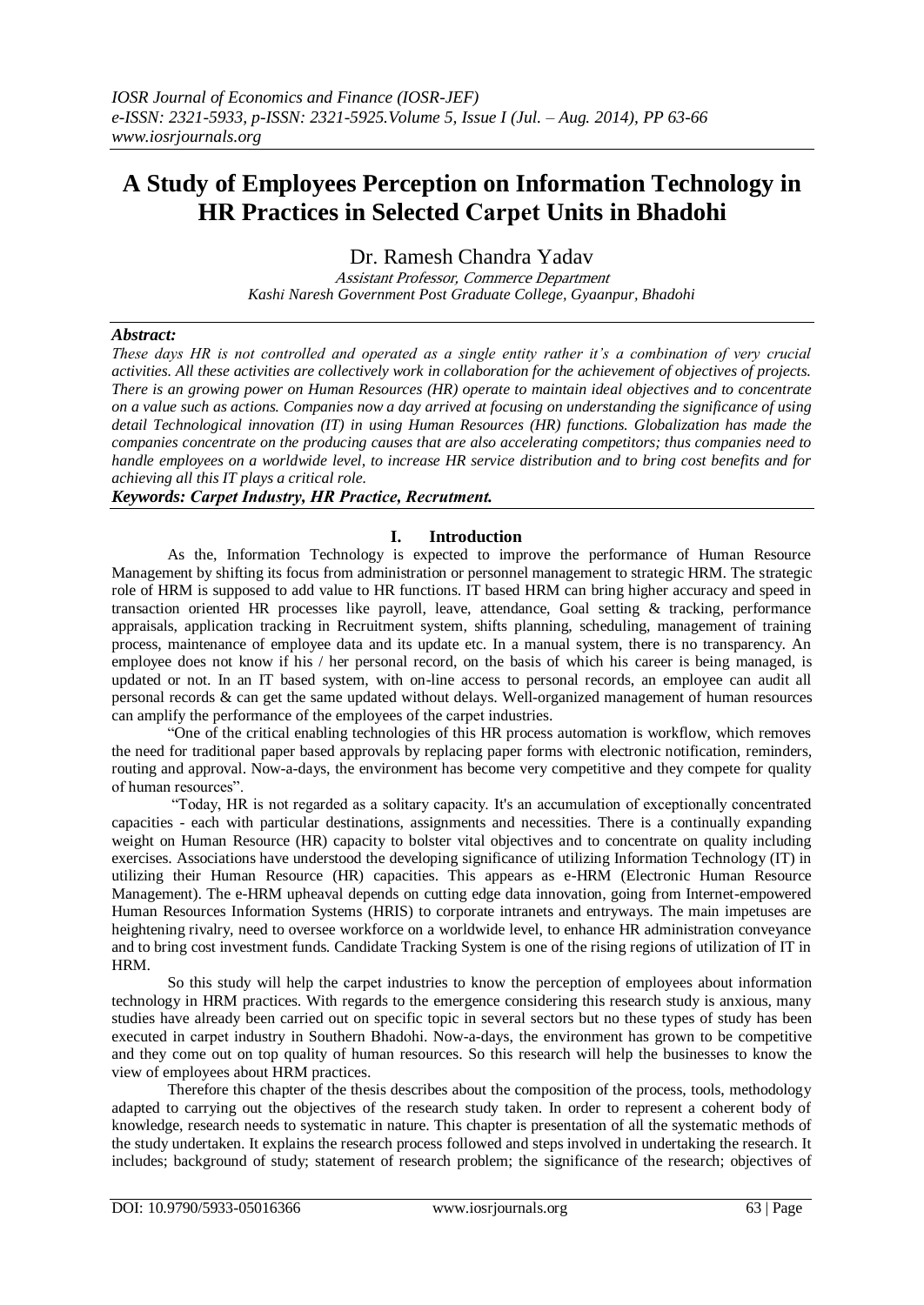study; research design; sampling technique or procedure; sources of data, procedure followed for data collection; development of instruments; limitations of the study.

showing that among 400 respondents numbers of employees who agree on having any formal policy for the recruitment and selection of employees in their company is 324 and the rest disagree i.e. according to them they do not have any formal policy for recruitment and selection of employees in their company. Thus maximum number of employees agrees on the above mentioned fact.

|                               | Table 1: I requester more of type of techniques using by Carpet mumstr |         |                      |                           |  |
|-------------------------------|------------------------------------------------------------------------|---------|----------------------|---------------------------|--|
|                               | Frequency                                                              | Percent | <b>Valid Percent</b> | <b>Cumulative Percent</b> |  |
| <b>Traditional Techniques</b> | 143                                                                    | 35.8    | 35.8                 | 35.8                      |  |
| <b>Modern Technique</b>       | 186                                                                    | 46.5    | 46.5                 | 82.3                      |  |
| both                          |                                                                        | 17.8    | 17.8                 | 100                       |  |
| <b>Total</b>                  | 400                                                                    | 100     | 100                  |                           |  |

**Table 1: Frequency table of type of techniques using by Carpet Industry**



**Graph 1: Frequency graph of type of techniques using by Carpet Industry**

Above **Table 1** and **graph 1** shows type of techniques used by Carpet Industry it was observed that out of 400 respondent 143 said traditional techniques and 186 said modern techniques and rest 71 reverted with both. Thus maximum number of employees uses modern techniques.

| (Traditional Techniques)      |                  |         |                      |  |
|-------------------------------|------------------|---------|----------------------|--|
| <b>Traditional Techniques</b> | <b>Frequency</b> | Percent | <b>Valid Percent</b> |  |
| <b>Promotion</b>              | 11               | 7.69    | 7.69                 |  |
| <b>Transfer</b>               | 15               | 10.49   | 10.49                |  |
| <b>Advertising</b>            | 54               | 37.76   | 37.76                |  |
| <b>Job rotation</b>           | 24               | 16.78   | 16.78                |  |
| <b>Employee referrals</b>     | 13               | 9.09    | 9.09                 |  |
| Human resource inventory      | $\Omega$         | 6.29    | 6.29                 |  |
| <b>Trade Unions</b>           | 8                | 5.59    | 5.59                 |  |
| <b>Walk Ins</b>               | Q                | 6.29    | 6.29                 |  |
| <b>Total</b>                  | 143              | 100.00  | 100.00               |  |

|  |  |  | Table 2: Frequency table of traditional techniques using by Carpet Industry |
|--|--|--|-----------------------------------------------------------------------------|
|  |  |  |                                                                             |



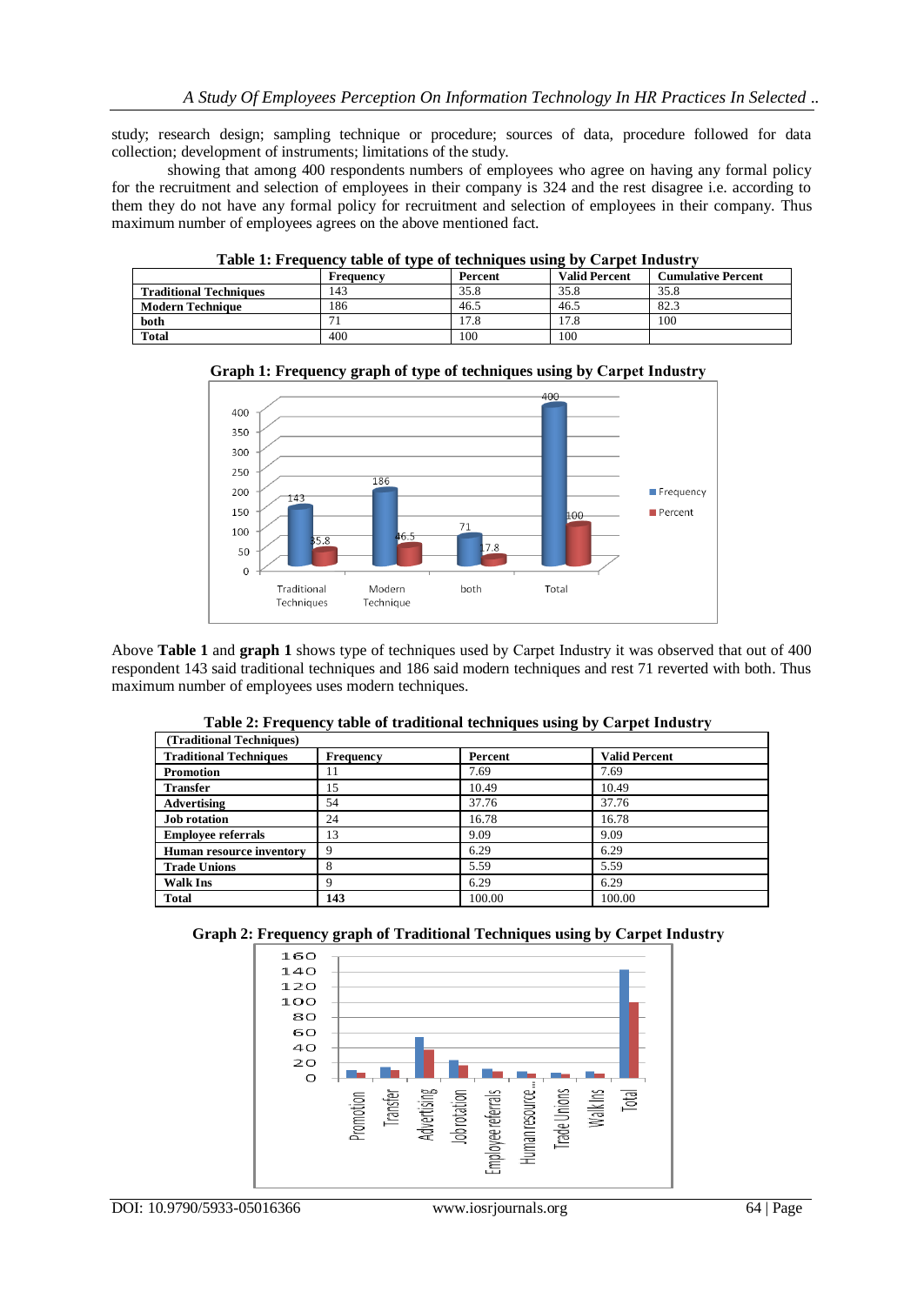| <b>Modern Techniques</b>           | <b>Frequency</b> | Percent | <b>Valid Percent</b> |  |
|------------------------------------|------------------|---------|----------------------|--|
| <b>Campus Recruitment</b>          | 21               | 11.29   | 11.29                |  |
| Private<br>Employment              | 27               | 14.52   | 14.52                |  |
| <b>Agencies/Consultants</b>        |                  |         |                      |  |
| <b>Public Employment Exchanges</b> | 19               | 10.22   | 10.22                |  |
| <b>Professional Organizations</b>  | 26               | 13.98   | 13.98                |  |
| Data Banks                         | 17               | 9.14    | 9.14                 |  |
| <b>Casual Applicants</b>           | 11               | 5.91    | 5.91                 |  |
| <b>Similar Organizations</b>       | 9                | 4.84    | 4.84                 |  |
| <b>Consultant</b>                  | 27               | 14.52   | 14.52                |  |
| <b>E-Recruitment</b>               | 29               | 15.59   | 15.59                |  |
| Total                              | 186              | 100.00  | 100.00               |  |

**Table 3: Frequency table of Modern Techniques using by Carpet Industry**





Above **Table 2** and **graph 2** shows that (after choosing type of techniques in table 4.12 and graph by 4.9) it has shown that 143 respondents out of 400, said that their company using traditional method for recruitment method. In this traditional technique 11 (7.69%) said that their company using promotion method, 15 (10.50%) shows transfer, 54 (37.76%) said advertising, 24 voted for (16.78%) job rotation, 13 (9.9%) for employee referrals, 9 (6.29%), 8 (5.59) using trade union and walk Ins 9 (6.29) techniques using by their company.

Similarly from **table 3** and **graph 3** it can be interpreted that 186 out of 400 replied saying that their company is using modern technique. Out of various modern techniques it was observed that count for these techniques are as follows; **Campus Recruitment** 21 (11.29 %), Private Employment Agencies/Consultants 27 (14.52%), Public Employment Exchanges 19 (10.22%), Professional Organizations 26 (13.98%), Data Banks 17 (9.14%), Casual Applicants 27(14.52%), Similar Organizations 9(4.84%), Consultant 27(14.52%), E-Recruitment 29(15.59%).

#### **II. Conclusion**

Thus from the discussion it can say that people voted for traditional techniques less than modern techniques and out of these techniques advertising is the method for which maximum employees voted for in traditional and for modern techniques thus it can be said that e-recruitment modern method most employees voted for.

### **References**

[1]. Burange G. L., Yamini Shruti (2008) **"**Performance Of Indian Carpet Industry: The Competitive Landscape**",** DEPARTMENT OF ECONOMICS UNIVERSITY OF MUMBAI. Vidyanagari, Mumbai 400 098. WP. No.: UDE (CAS) 25/(9)/3/2008. Date of Issue: April 2008.

[2]. Kuo, Y. K., & Ye, K. D. (2010). How employees' perception of information technology application and their knowledge management capacity influence organisational performance. Behaviour & Information Technology, 29(3), 287-303.

[4]. Evans, W. R., & Davis, W. D. (2005). High-performance work systems and organizational performance: The mediating role of internal social structure. Journal of management, 31(5), 758-775.

[5]. Mukherjee Arunava Narayan, Bhattacharyya Sudipto, Bera Risika (2013). Role of Information Technology in Human Resource Management of SME: A Study on the Use of Applicant Tracking System

[6]. Fisher, S. L., & Howell, A. W. (2004). Beyond user acceptance: An examination of employee reactions to information technology systems. *Human Resource Management*, *43*(2‐ 3), 243-258.

<sup>[3].</sup> Lam, T., Cho, V., & Qu, H. (2007). A study of hotel employee behavioral intentions towards adoption of information technology. International Journal of Hospitality Management, 26(1), 49-65.